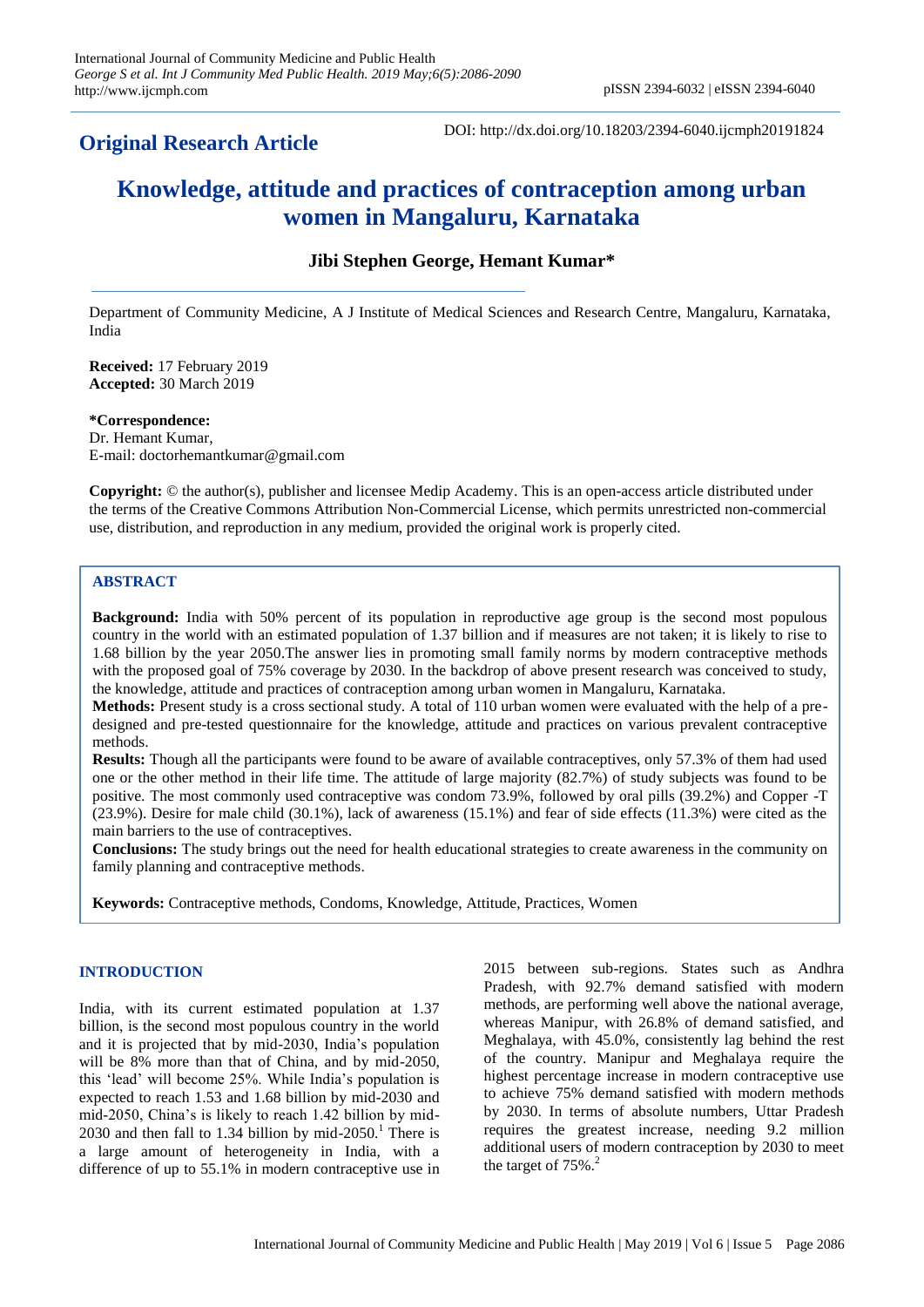Interestingly, 214 million women of reproductive age in developing countries who want to avoid pregnancy are not using a modern contraceptive methods. Contraception reduces the need for abortion, especially unsafe abortion and helps to determine the number and helps in spacing of children. By preventing unintended pregnancy, contraception prevents deaths of mothers and children.<sup>3</sup>

According to the fourth National Family Health Survey (NHFS-4), conducted on 6 lakh households, prevalence of contraceptive use has dropped from 56.3% in 2005-06 to 53.5% in 2014-15. While the use of modern methods has also declined marginally, the decline was mainly triggered by a drop in sterilisation rate. Male sterilisation, which was already low, dropped from 1% to 0.3% between NFHS-3 and NFHS-4. Moreover, rate of female sterilisation also witnessed a decline from 37.3% to 36%. The unmet needs for family planning also declined over the last decade from 13.9% to 12.9%. India has been attracting severe criticism from the international community for its poor mix of contraceptive methods.<sup>4</sup>

Despite sincere and constant efforts by the government during more than half a century, unmet needs of contraception still remain, which require to be assessed and analyzed to help the policy makers for bringing out realistic changes in the framework and implementation of our National Family Welfare Programme. With this in the backdrop, present study was undertaken to assess the knowledge, attitude and practice of contraception among women in urban field practice area of our Institute in Mangaluru, Karnataka.

# **METHODS**

Present study is a community based cross sectional study conducted in the urban field practice area of A.J. Institute of Medical Sciences & Research Centre, Mangaluru, Karnataka. The study population comprised of married women in the reproductive age group of 18-45 years. Study was carried out over a period of two months i.e. from November 2017 to December 2017.

# *Sample size*

According to NFHS 4 survey, prevalence of current users of any family planning method in Karnataka was 48.2%. Using the formula  $4pq/L^2$  with an allowable error of 10% and non response rate of 10% a sample size of 110 eligible couples were calculated.

#### *Sampling method*

Out of the 6 adopted urban field practice areas by our institute in Kavoor, Mangaluru, three areas were randomly selected by lottery method and data collection was done until sample size was reached.

#### *Inclusion criteria*

Married women in the age group of 15-45 years, who were willing to participate, comprised the study population.

#### *Exclusion criteria*

Pregnant women and women in puerperal period (within 42 days of delivery) were excluded.

#### *Method of collection of data*

Data was collected using a semi-structured pretested, validated questionnaire after obtaining informed written consent from the participants, by interview method, after explaining the objectives of the study. The participants were assured of confidentiality. The information was collected regarding their age, parity, socio-economic status, education, occupation, knowledge, attitude and various contraceptives methods used. Reasons for not using contraceptives were also explored. After the interview, the participants were explained about various contraceptives available under the national programme and their relative merits.

# *Statistical analysis*

Data was entered in Microsoft excel worksheet and analysed using descriptive statistical measures like frequencies and percentages. The results have been expressed with the help of tables, bar diagrams and pie diagrams.

#### **RESULTS**

Analysis of demographic characters of study population brings out that the age of the participants ranged from 18 to 45 years with mean age of  $29.41 \pm 6.77$  years. Majority (88.2%) of the participants belonged to Hindu religion while remaining (11.8%) subjects were Muslims. The analysis of literacy status of the study population brought out that majority (84.6%) of them were educated either up to primary or high school.The study also brought out that 82.7% of the women were house wives, their parity ranged from 0-5 children  $(2.15\pm0.79)$ , majority of them (60.9%) were married after 18 years of age, while the mean age of marriage was 21.73±0.79 years (Table 1).

The knowledge about contraceptive devices and methods available for use among our study participants was found to be good among 63.9%, while it was found to be average among 21.6% and poor among 14.5% of the participants (Figure 1).

As majority of participants had good or average knowledge about various available contraceptives including their efficacy and side effects, majority  $(82.7%)$ of the women had a positive attitude towards their usage.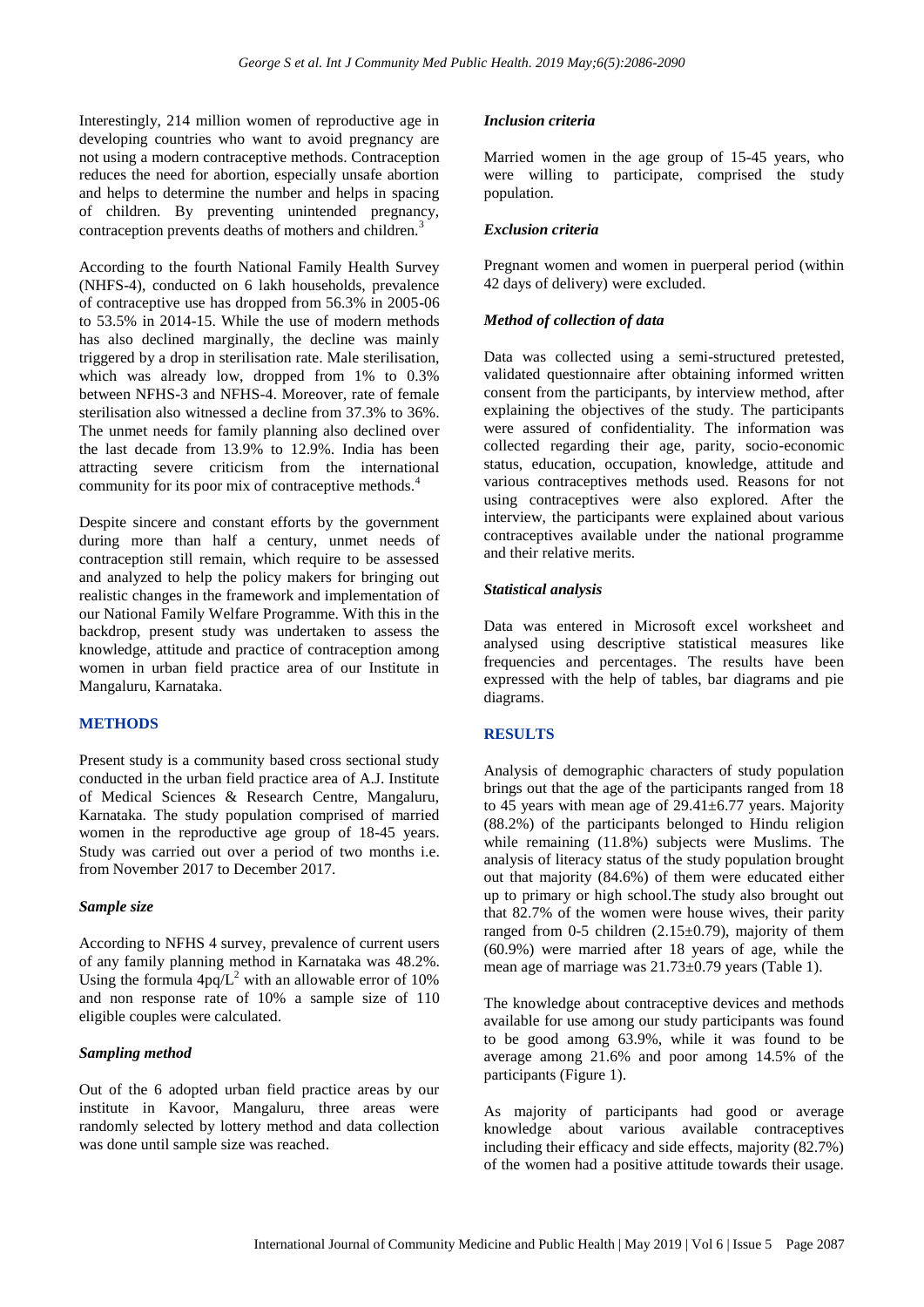Only a small percentage (17.3%) had reservations about its use (Figure 2).

#### **Table 1: Sociodemographic characters of study subjects (n=110).**

| <b>Variables</b>          | <b>Frequency</b> | Percentage (%)    |
|---------------------------|------------------|-------------------|
| Age in years              |                  |                   |
| 18-25                     | 25               | 22.7              |
| $26 - 35$                 | 52               | 47.3              |
| 36-45                     | 33               | 30                |
| Total                     | 110              | 100               |
| <b>Religion</b>           |                  |                   |
| Hindu                     | 97               | 88.2              |
| Muslim                    | $\overline{13}$  | 11.8              |
| Total                     | 110              | 100               |
| <b>BPL/APL</b>            |                  |                   |
| <b>BPL</b>                | 81               | 73.6              |
| <b>APL</b>                | $\overline{26}$  | $\overline{26.4}$ |
| Total                     | 110              | 100               |
| <b>Educational status</b> |                  |                   |
| Illiterate                | $\overline{2}$   | $\overline{1.8}$  |
| Primary                   | $\overline{43}$  | 39.1              |
| High school               | $\overline{50}$  | 45.5              |
| PU                        | 11               | 10.0              |
| Degree                    | $\overline{4}$   | 3.6               |
| Total                     | 110              | 100               |
| Occupation                |                  |                   |
| Working                   | 19               | 17.3              |
| Not working/House         | 91               | 82.7              |
| Wives                     |                  |                   |
| Total                     | 110              | 100               |
| Age of marriage (years)   |                  |                   |
| < 18                      | 43               | 39.1              |
| >18                       | 67               | 60.9              |
| Total                     | 110              | 100               |
| <b>Parity</b>             |                  |                   |
| 1                         | 32               | 29.1              |
| $\overline{2}$            | 62               | 56.4              |
| 3                         | 11               | 10.0              |
| 4 & more                  | $\overline{5}$   | 4.5               |
| Total                     | 110              | 100               |
| Use of contraceptives     |                  |                   |
| <b>Never Used</b>         | 47               | 42.7              |
| Used some time            | 39               | 35.4              |
| Used regularly            | 24               | 21.8              |
| Total                     | 110              | 100               |

Overall the percentage of women who had never used any contraception in their life was 42.7%, while the percentage of the women who used contraception irregularly or some times and those who used it regularly was 35.4% and 21.8% respectively. On further analysis of data among women who had used contraception, it was found that condom (73.9%) was the most frequently used method of spacing the pregnancies, followed by contraceptive pills (39.2%), Copper-T (23.9%)

tubectomy/vasectomy (11.3%) injectable hormones (3.3%) while 7.1% of the women also admitted having used emergency contraceptive pills at some point of time in their life (Table 2).



**Figure 1: Knowledge regarding contraceptive devices and methods (n=110).**



# **Figure 2: Attitude regarding contraceptive methods (n=110).**

# **Table 2: Prevalent contraceptive practices among users (n=63).\***

| <b>Methods of contraception</b>        | Percentage (%) |
|----------------------------------------|----------------|
| <b>Condoms</b>                         | 73.9           |
| <b>Contraceptive pills</b>             | 39.2           |
| Copper-T                               | 23.9           |
| <b>Tubectomy / Vasectomy of spouse</b> | 11.3           |
| Injectable contraceptives              | 3.3            |
| <b>Emergency contraception</b>         | 71             |
| $4.34 \pm 1.1 \pm 1.1$                 |                |

\* Multiple responses.

An attempt was also made to analyse the barriers for not using contraception among the participants. The study revealed that the "desire for a male child" was the main reason (30.1%) for not using any contraception, followed by lack of knowledge (15.1%), fear of side effects (11.3%), denial from family members (10.3%), fear of surgery (10.3%), desire for more children (8.5%) and denial from the spouse (6.6%) (Figure 3).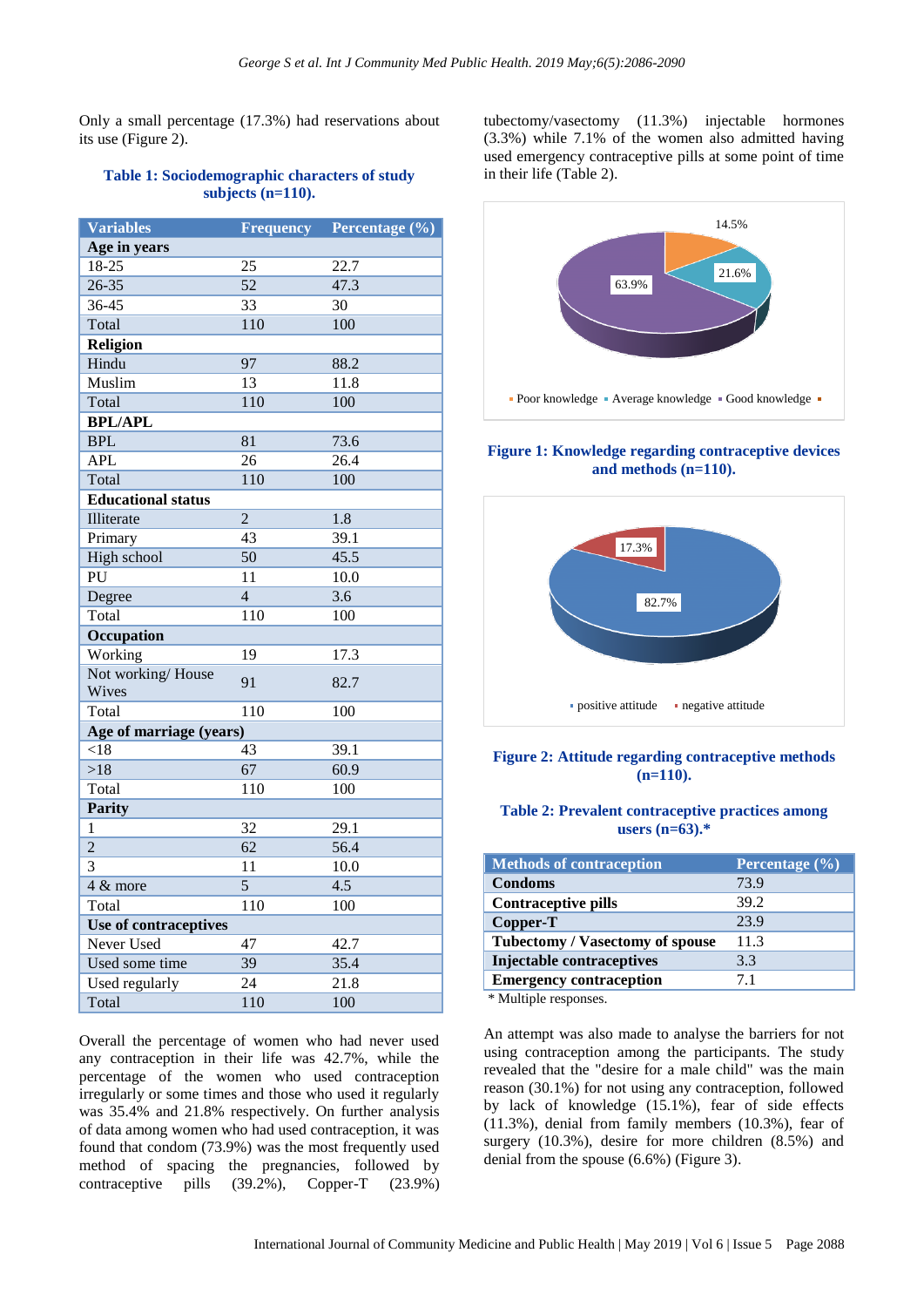

**Figure 3: Simple bar diagram representing reasons for not practicing contraception (n=47).\*** \* Includes multiple/non-responses.

#### **DISCUSSION**

Family planning is a way of thinking and living that is adopted voluntary upon the basis of knowledge, attitude, and responsible decisions by individuals and couples.<sup>5</sup> It requires conscious effort by the married couples to choose their family size and space the births of their children through contraceptive devices.<sup>6</sup> Family planning deals with reproductive health of the mother, having adequate birth spacing, avoiding undesired pregnancies and abortions, preventing sexually transmitted diseases and improving the quality of life of mother, foetus and family as a whole. $7$ ,

In the present study 70% of the women belonged to 18 - 35 years of age group and 98.2% of them were found to be literate. Similar age profile was also reported in a study conducted by Srivastava et al, though the literacy rate among them was found to be very low i.e.  $53.4\%$ . <sup>9</sup> In another study, from a rural area from Dakshina Kannada, Mohanan et al, reported 52.4% of the women using contraceptives were in the  $15-34$  years age group.<sup>10</sup> In another study by Kasa, et al in Ethiopia, 46.5% of the women were found to be below 29 years, while in a similar study by Prachi et al, in Sikkim, 92.3% of the women were found to be below 34 years of age. $11,12$ 

In present study almost all the women had knowledge about contraceptives, while 63.9% of them had good knowledge. Similar findings have been reported by Prachi et al, where 94.2% of the participants were found to be aware of contraceptives, while Tilahun et al, in their study revealed even a higher percentage of awareness (96%) among the participants.<sup>11,13</sup> Another similar study by Rao et al, brings out 81% awareness on contraception among their study subjects. $14$  Similar findings have also been reported by Omo-Aghoja et al, and Becker S in their studies.<sup>15,16</sup>

In present study, 82.7% of the women were found to be having positive attitude towards use of contraceptives. Tilahun et al, in their study also reported 91% of the

participants to be in favour of family planning while logistic regression further showed that factors associated with a more positive attitude towards family planning were: being a man, young age and being literate.

Present study brings out that 57.3% women had used contraceptives in their life time. On further analysis, it was found that condoms (73.9%) were the most frequently used method of spacing the pregnancies, followed by contraceptive pills. Nayak et al, in their study in Karnataka found that 18% of the women used pills, 41% used Cu-T, 27% had tubectomy done, 59% used condoms, 10% used injectable hormones while 3% used emergency contraception.<sup>17</sup> Similar findings have also been reported by Tizta et al and Pegu et al, in their studies at Ethiopia and Meghalaya, respectively.<sup>18,19</sup>

In the present study 42.7% of the participants had never used any contraceptives, while Nayak et al and Young et al, in their studies reported only 11% and 8% of the women had never used contraceptives, respectively.<sup>17,20</sup> However, the findings of our study were comparable to the findings of Sherpa et al, in which 38.23%, Prachi et al, in which 44.6% and Srivastava et al, in which 55% of the participants had never used contraceptive methods.<sup>9,12,2</sup>

In our study the main reasons cited for not using contraceptives by the participants were - desire for male child (30.1%), lack of knowledge (15.1%) and fear of side effects (11.3%). Tizta et al, in their study at Ethiopia have also brought out "need for child" as the main reason (44%) for not using contraceptives, followed by fear of side effects  $(23.1\%)$ .<sup>18</sup> Prachi et al in their study in Sikkim brought out main barriers for not using contraceptives were planning pregnancy (25.5%) and lack of knowledge (14.8%), while 30.8% of women did not disclose any reason for not using contraceptives.<sup>12</sup>

#### *Limitations*

Present study had the limitations which are inherent to cross sectional studies as these studies cannot be used to analyse behaviour over a prolonged period of time and the timings of the snapshot are not always guaranteed to be representative of the whole community. As the data was collected using interview method, information bias can not be ruled out which may be attributed to stigma associated with the use of contraceptives, hesitation and lack of understanding of questions by the participants and hence the KAPs reported in the study could be overestimated or underestimated and hence may not be generalised.

#### **CONCLUSION**

The present study brings out good knowledge and positive attitude among the participants on contraception. However, the utilization of various contraceptive methods was found to be sub-optimal. The main barriers